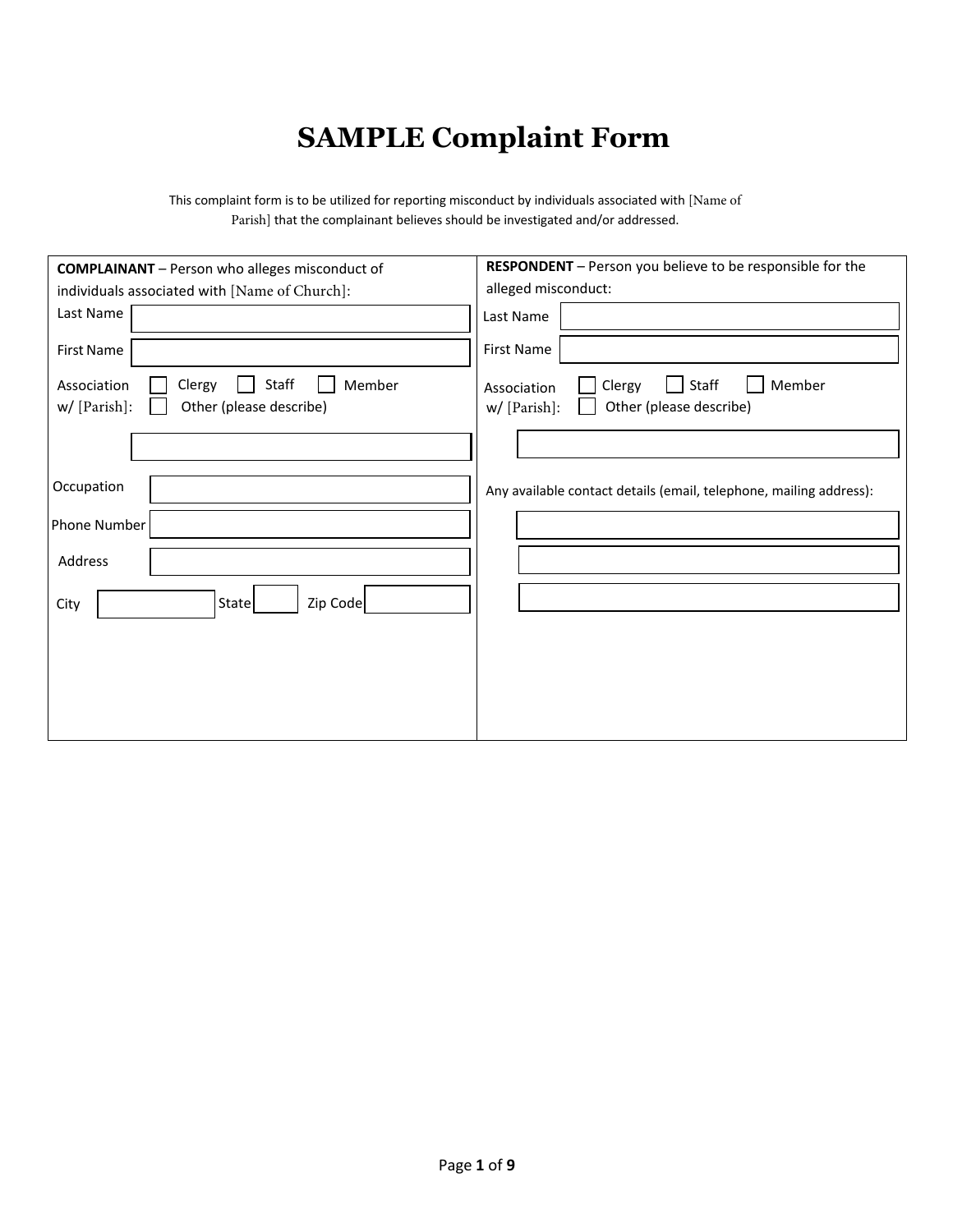**BASIS OF YOUR COMPLAINT:** In two or three sentences, please provide a summary statement explaining the respondent's misconduct towards you.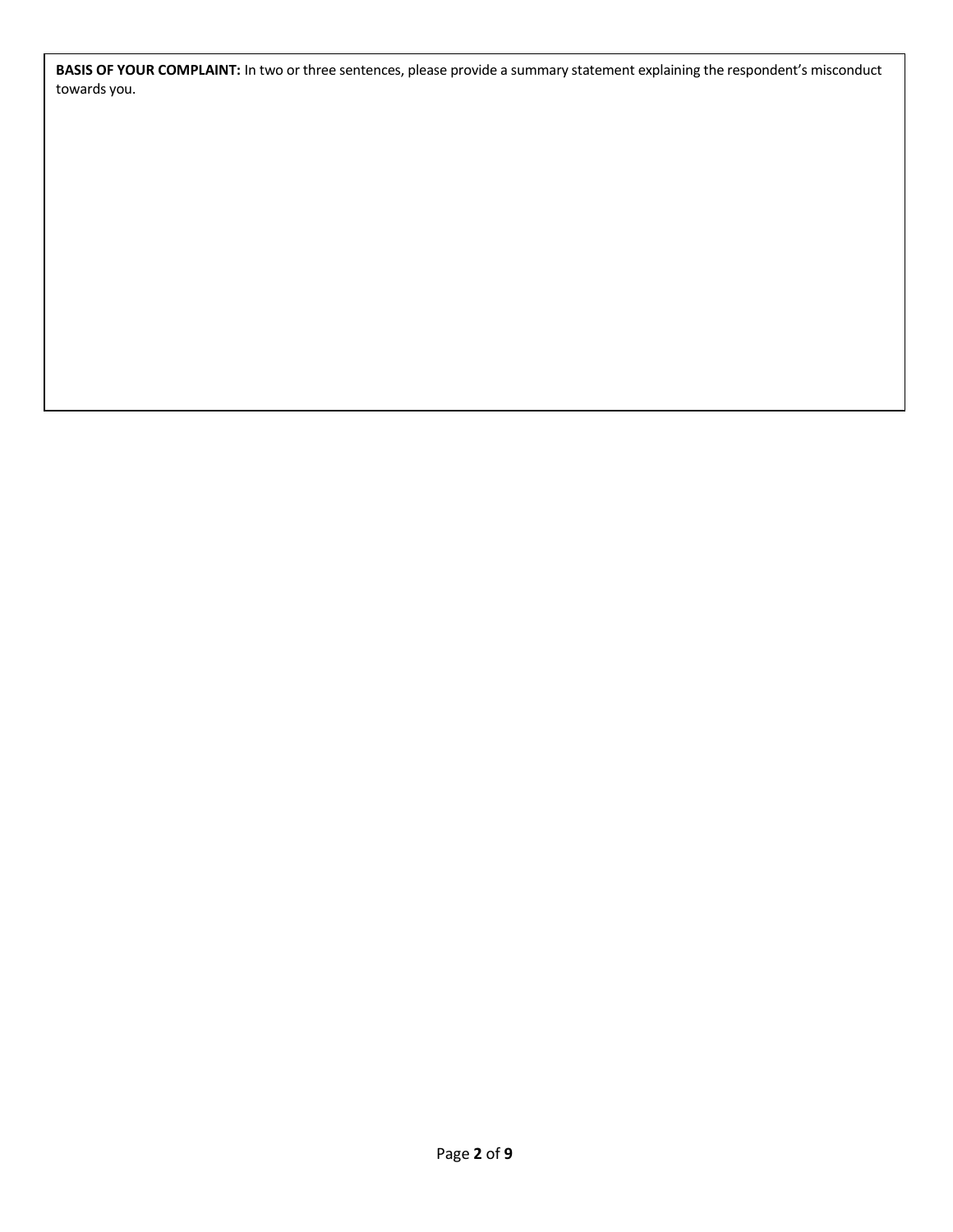**SPECIFICS REGARDING THE COMPLAINT:** On the following page(s), explain in detail and as clearly as you can, what happened and how you believe you were mistreated. Use as many pages as necessary. Please be sure to include the following, at a minimum:

- How exactly you were mistreated? When? How often? For how long?
- Were any other parties impacted by this specific complaint?
- What harm, if any, was caused to you or others as a result of the alleged act(s)?
- What explanation, if any, was offered for the act(s) by the Respondent(s)?
- Do you have any first-hand evidence (either observed by you, or reported directly to you by other victims) that the behavior in this complaint was perpetrated on others, in separate incidents?
- Do you believe this behavior has continued with others after your involvement? If so, on what basis do you believe this to be true?
- Have you reported this behavior to others in the past? If so, please list details below. On what dates did you report this behavior?
- To your knowledge, has this behavior been previously addressed by any parties listed below, or by other organizations?
- If previously reported, is there any information in your current complaint that is new or different from any previous complaints you may have brought about this person in the past? Please specifically note new or different information.
- List of possible additional evidence that may be helpful in this investigation such as text messages, voicemails, emails, photographs, social media content. Do not send this information via email but rather list the items generally and describe briefly what their evidentiary value is. These items will be collected securely at a later date.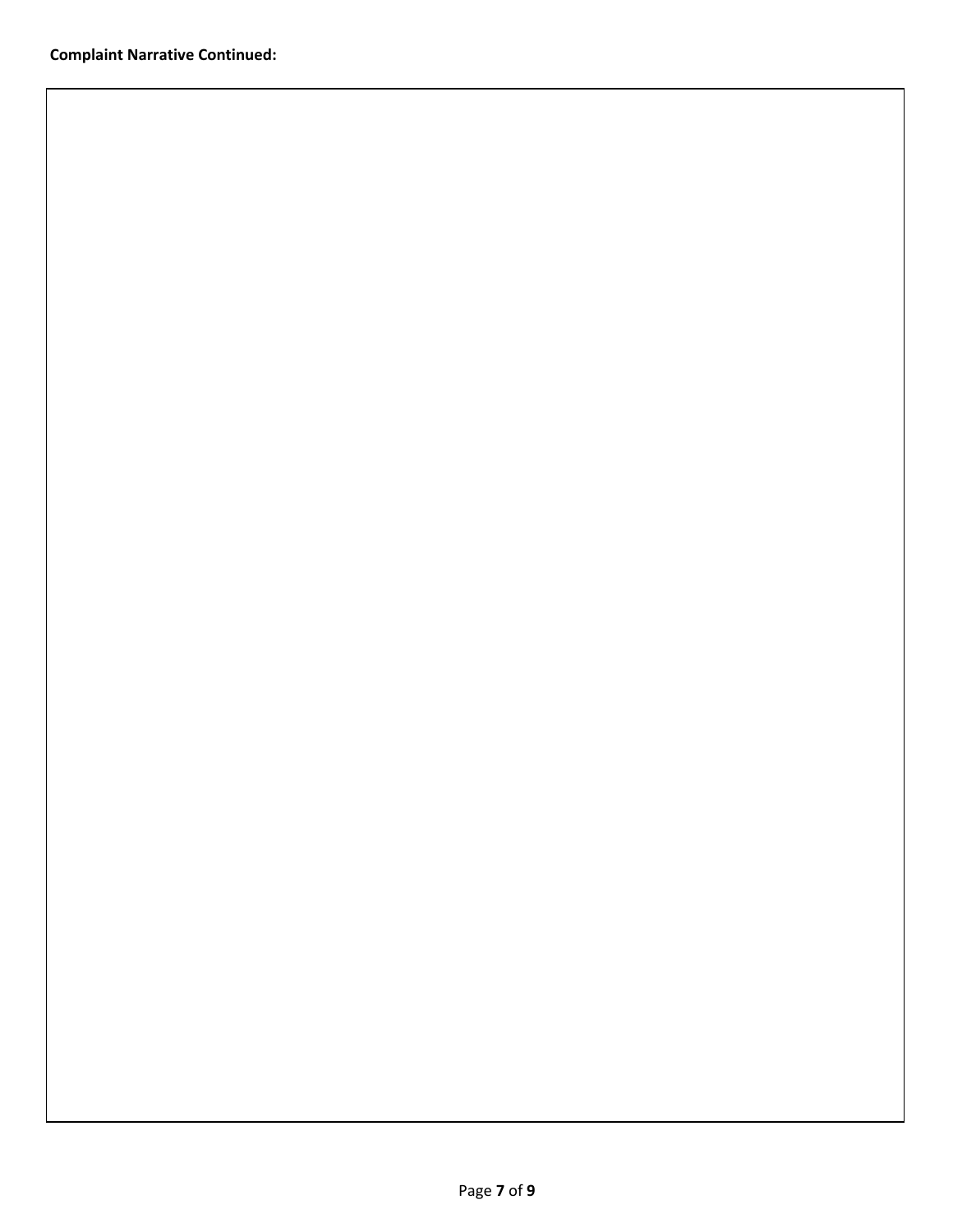| <b>OTHER RELEVANT PARTIES:</b> Please list all persons who may be aware, or have any knowledge of, any aspect of your<br>allegations - either through direct conversation with you, or by any other means. |               |
|------------------------------------------------------------------------------------------------------------------------------------------------------------------------------------------------------------|---------------|
| Name of Persons aware of your allegations:<br>Number of Incidents:                                                                                                                                         |               |
| Witness 1: Name                                                                                                                                                                                            | Relationship: |
| Witness 2: Name                                                                                                                                                                                            | Relationship: |
| Witness 3: Name                                                                                                                                                                                            | Relationship: |
| Witness 4: Name                                                                                                                                                                                            | Relationship: |
| Witness 5: Name                                                                                                                                                                                            | Relationship: |
|                                                                                                                                                                                                            |               |
|                                                                                                                                                                                                            |               |
|                                                                                                                                                                                                            |               |